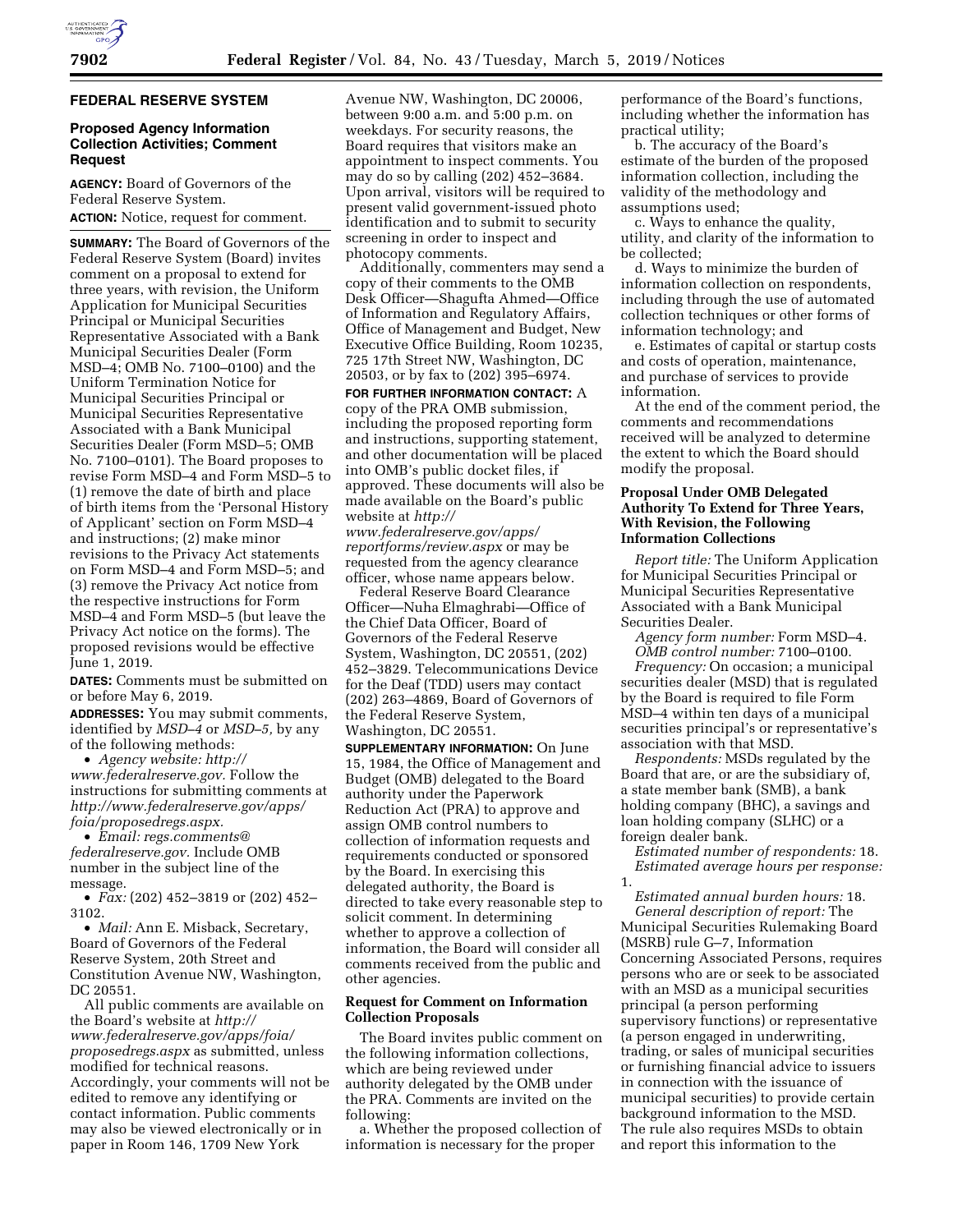appropriate regulatory agency (ARA). Board-regulated MSDs must report to the Board information required by MSRB rule G–7 using Form MSD–4. Generally, the information required by Form MSD–4 relates to employment history and professional background, including any disciplinary sanctions, as well as any claimed basis for exemption from MSRB examination requirements.

MSDs must retain copies of Form MSD–4 for each associated principal or representative during the entire term of employment and three years from the date of termination of employment. Completed reporting forms are sent as a Portable Document Format (PDF) directly to the Board via email.

*Report title:* The Uniform Termination Notice for Municipal Securities Principal or Municipal Securities Representative Associated with a Bank Municipal Securities Dealer.

*Agency form number:* Form MSD–5. *OMB control number:* 7100–0101.

*Frequency:* On occasion; an MSD that is regulated by the Board is required to file Form MSD–5 within 30 calendar days after a principal or representative terminates association with that MSD.

*Respondents:* MSDs regulated by the Board that are, or are the subsidiary of, a state member bank (SMB), a bank holding company (BHC), a savings and loan holding company (SLHC) or a foreign dealer bank.

*Estimated number of respondents:* 19. *Estimated average hours per response:*  0.25.

*Estimated annual burden hours:* 5. *General description of report:* Form MSD–5 is filed by a Board-regulated MSD when any employee previously registered as a municipal securities principal or representative is terminated for any reason. Form MSD–5 requires information such as the reason for termination and whether any investigations or actions by agencies or self-regulatory organizations (SROs) involving the associated person occurred during the period of employment.

Any SMB, BHC, SLHC, or foreign dealer bank registered as a MSD will continue to be required to file this event-generated report form for any employees that are terminated. MSDs must retain copies of the Form MSD–5 reports for three years from the date of termination of employment. Completed reporting forms are sent as a PDF directly to the Board via email.

*Proposed revisions:* The Board proposes to revise Form MSD–4 and Form MSD–5 to (1) remove the date of birth and place of birth items from the 'Personal History of Applicant' section on Form MSD–4 and instructions; (2)

make minor revisions to the Privacy Act statements on Form MSD–4 and Form MSD–5; and (3) remove the Privacy Act notice from the respective instructions for Form MSD–4 and Form MSD–5 (but leave the Privacy Act notice on the forms). The proposed revisions would be effective June 1, 2019.

The date of birth and place of birth data fields on Form MSD–4 report are considered personally identifiable information (PII), and the Board generally does not need these fields in order to perform its supervisory responsibilities regarding applications to become municipal securities principals or representatives but could obtain this information on a case-bycase basis when needed. The Board is making an effort to remove PII from its supervisory reports if that PII is not critical to fulfilling its supervisory responsibilities.

The Board also proposes to update the Privacy Act notices that appear on Form MSD–4 and Form MSD–5, respectively. The Privacy Act governs the collection, maintenance, use, and dissemination of information about individuals that is maintained in systems of records by federal agencies. A system of records is a group of records under the control of the agency from which information about individuals is retrieved by name of the individual or some identifier assigned to the individual. Under the Privacy Act, an agency that maintains a system of records must provide notice to individuals, at the point of collection of information maintained in the system of records, of: (1) The authority which authorizes the collection and whether the collection is mandatory or voluntary; (2) the purpose of the collection; (3) the routine uses which may be made of the information; and (4) the effects of not disclosing the information.

The proposed revisions to the Privacy Act notice would include an updated website URL for the relevant system of records. The revisions to the notice also would reflect that Form MSD–4 and Form MSD–5 are interagency and would add the applicable Privacy Act notices from the Office of the Comptroller of the Currency (OCC) and the Federal Deposit Insurance Corporation (FDIC). Finally, the Board would remove the Privacy Act notice from the instructions to Form MSD–4 and Form MSD–5, respectively, as a Privacy Act notice on the form collecting the information is sufficient and the Privacy Act notice on the instructions is duplicative.

*Legal authorization and confidentiality:* Sections 15B(a)–(b) and 17 of the Securities Exchange Act (the Act) authorize the SEC and MSRB to

promulgate rules requiring MSDs to file reports about associated persons with the SEC and the ARA (15 U.S.C. 78o– 4(a)–(b) and (q)). In addition, section 15B(c) of the Act provides that ARAs may enforce compliance with the SEC's and MSRB's rules (15 U.S.C. 78o–4(c)). Section 23(a) of the Act also authorizes the SEC, the Board, and the other ARAs to make rules and regulations in order to implement the provisions of the Act  $(15 \text{ U.S.C. } 78 \text{w(a)})$ . Under the Act, the Board is the ARA for a MSD that is, or is the subsidiary of, a SLHC, SMB (including its divisions or departments), or BHC (including a subsidiary bank of the bank holding company, if the subsidiary does not already report to another ARA or to the SEC, and any divisions, departments or subsidiaries of that subsidiary) (15 U.S.C. 78c(a)(34)(A)(ii)). Although the Act does not specify the ARA for MSD activities of foreign banks, uninsured state branches or state agencies of foreign banks, commercial lending companies owned or controlled by a foreign bank, or Edge Act corporations (collectively referred to as ''foreign dealer banks''), the Division of Market Regulation of the SEC has agreed that the Federal Reserve should examine the MSD activities of foreign dealer banks.1 Accordingly, the Board's collection of Form MSD–4 and Form MSD–5 for these institutions is authorized pursuant to the Act.2

In addition, the Board is authorized to require that SMBs and their departments file reports with the Board pursuant to section 11(a)(1) of the Federal Reserve Act (12 U.S.C. 248(a)(1)). Branches and agencies of foreign banks are subject to the reporting requirements of section 11(a)(1) of the Federal Reserve Act pursuant to Section 7(c)(2) of the International Banking Act (12 U.S.C. 3105(c)(2)). BHCs and their subsidiaries are required to submit reports to the Board to ensure compliance with ''federal laws that the Board has specific jurisdiction to enforce'' (12 U.S.C. 1844(c)(1)(ii)(II)). Section 10(b)(2) of the Home Owners Loan Act authorizes the Board to require SLHCs to file ''such reports as may be required by the Board'' and instructs that such reports ''shall contain such information concerning the operations of such savings and loan holding company and its subsidiaries as the Board may require'' (12 U.S.C. 1467a(b)(2)).

<sup>1</sup>See Letter from Catherine McGuire, Chief Counsel, SEC's Division of Market Regulation, to Laura M. Homer, Assistant Director of Board S&R, June 14, 1994.

<sup>2</sup> 15 U.S.C. 78o–4, 78q, and 78w.